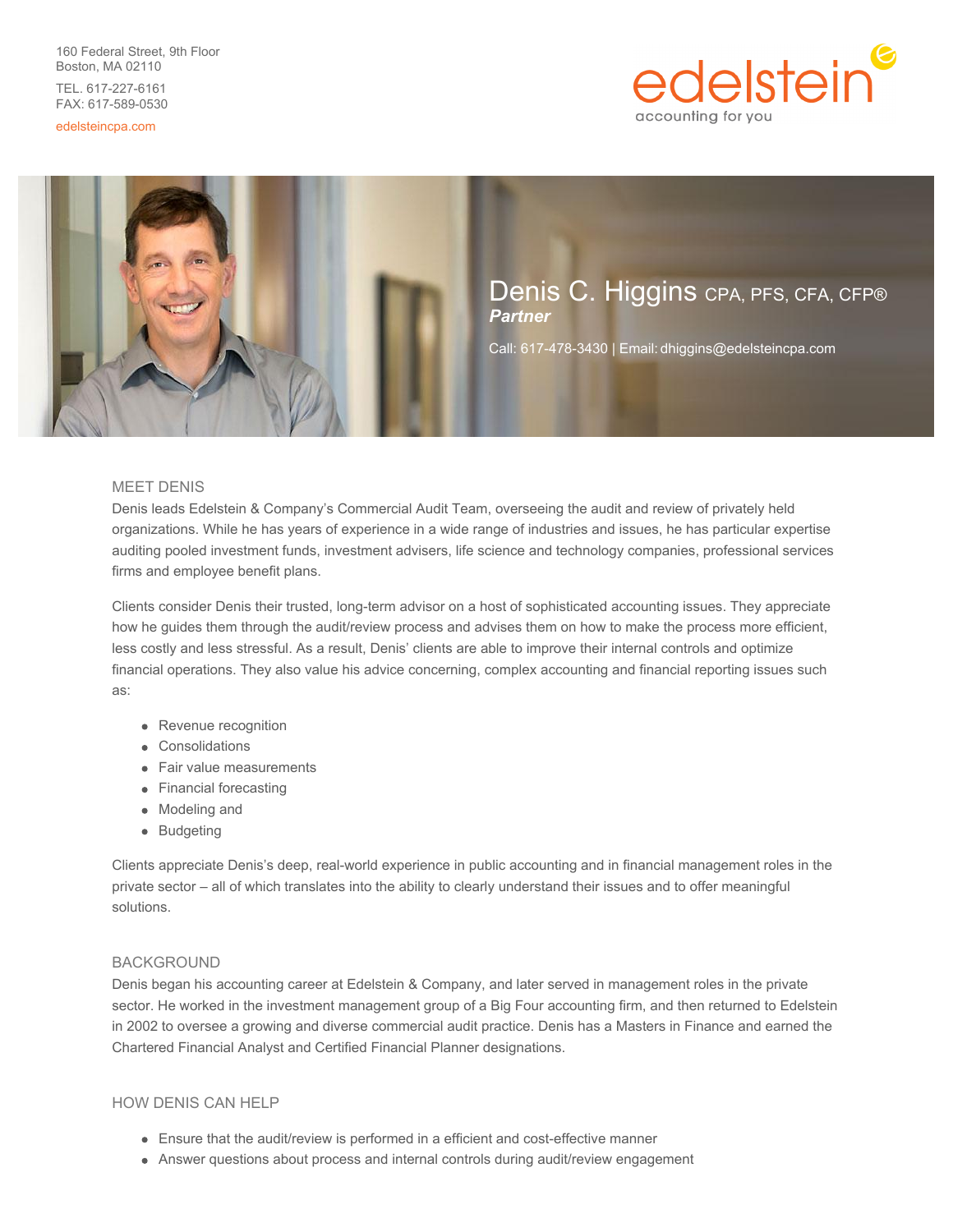160 Federal Street, 9th Floor Boston, MA 02110 TEL. 617-227-6161 FAX: 617-589-0530

#### edelsteincpa.com



- Evaluate internal controls and make recommendations to improve
- Advise on complex accounting and financial reporting issues such as revenue recognition, consolidations, and fair value measurements
- Audit readiness and support services
- Provide transaction support and due diligence
- Conduct financial forecasting, modeling, and budgeting

### RESULTS

- A company had an extremely aggressive deadline for providing audited financial statements to a bank in order to obtain financing to fund operations and growth. Denis immediately mobilized the audit team, developed the audit strategy, oversaw the fieldwork and finalized the audit by the deadline.
- Denis worked closely with a software client that was about to undergo its first audit of their financial statements. He made sure that the proper controls and accounting policies and procedures were in place for revenue recognition and stock based compensation. The client was delighted that no surprise adjustments or disclosures came up during the audit. He educated the various departments and guided the creation of a project management plan to implement the standard.
- A client kept its books on a cash basis during the year and only at year-end converted to the accrual basis in preparation for the audit. The year-end conversion resulted in significant adjustments to previously issued internal management reports. Denis worked closely with the client to establish policies, procedures and reconciliations over maintaining its books on an accrual basis throughout the year, resulting in more reliable and consistent reporting to management.
- After an audit, the executive management asked Denis to evaluate the company's internal controls of cash receipts and disbursements. Denis oversaw the analysis and prepared a comprehensive report that detailed internal control objectives, current controls, and best practice recommendations. Management subsequently implemented most of the recommendations.

#### OUTSIDE THE OFFICE

I enjoy exercising, being outdoors and reading fiction.

## **EDUCATION**

Master of Science in Finance, Boston College

Chartered Financial Analyst and Certified Financial Planner Designations

Bachelor of Science in Business Administration, University of Massachusetts (Amherst)

#### **PROFESSIONAL AFFILIATIONS**

American Institute of Certified Public Accountants (AICPA)

Boston Society of Security Analysts